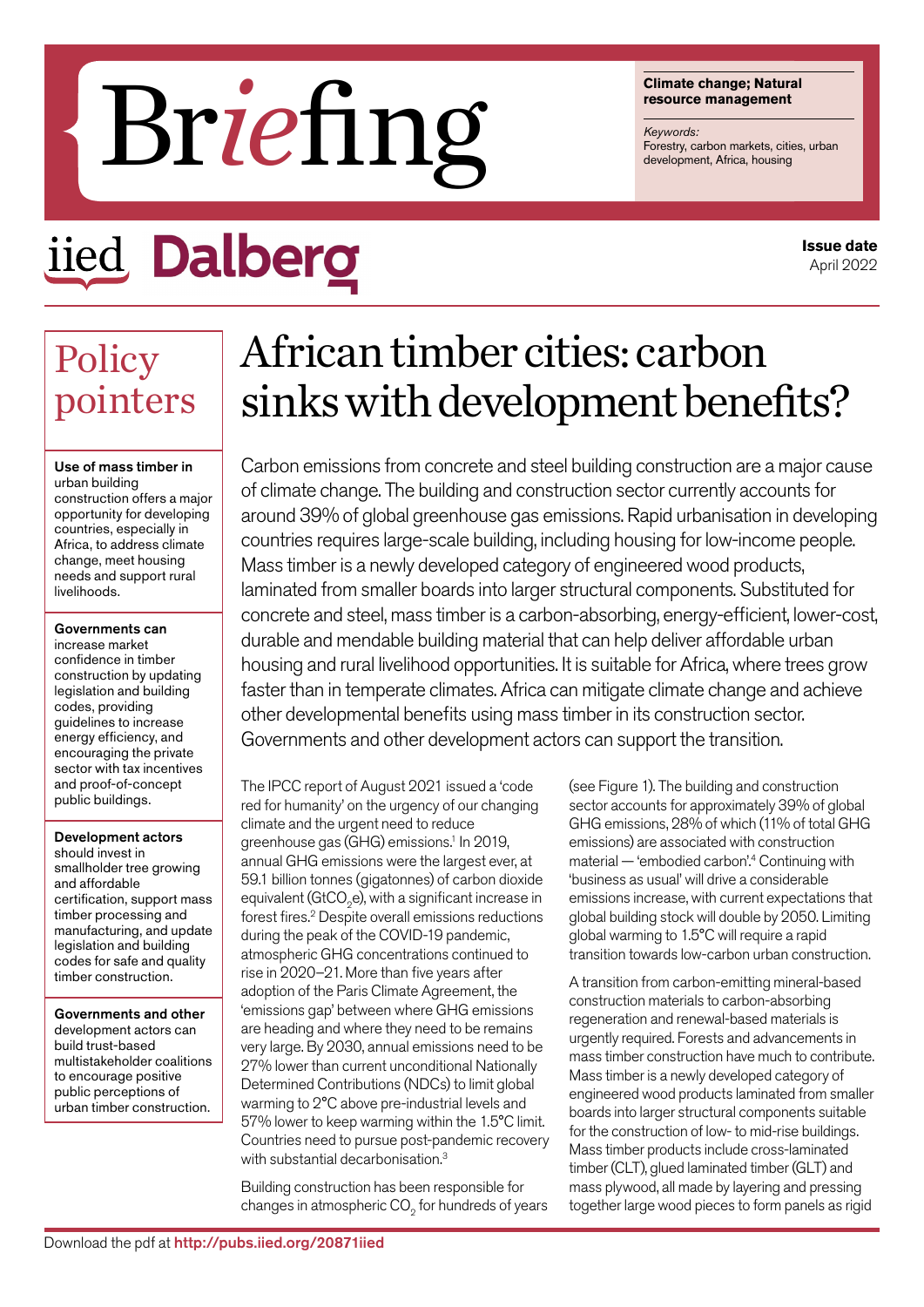*Mass timber in Africa has* 

*high carbon sink potential*

and durable as steel. They are more robust, lighter, more attractive, and potentially more fire-resistant than concrete and steel. Among the different types, CLT's technical properties and market trajectory

> offer the best potential for substitution at scale.

To explore mass timber's potential, this briefing

draws on the authors' experience in wooden construction projects in Africa, previous consulting work and recent desk research.

#### Mass timber's potential in Africa

Urban building construction in the 21st century will predominantly happen in the global South. Africa will account for an extra 1.2 billion people by 2050. With millions of people in sub-Saharan Africa moving to cities, the region's 4.1% annual urban population growth rate is more than double the global rate.

Urban housing construction in Africa currently utilises high-carbon materials, usually cement and steel, whose production emits significant GHGs

 $-$  0.93kg of CO $_{\textrm{\tiny{2}}}$  for every kg of cement produced.6 With construction and building emissions estimated to grow with urbanisation, Africa can mitigate climate change and address its housing challenges using low-carbon solutions such as mass timber, also potentially supporting rural livelihoods.

Africa has a current deficit of 56 million housing units, 80% of them affordable housing for low-income people.7 With thermal properties well suited to hotter climates, mass timber can unlock both energy savings and lower construction costs. With 25% faster construction times and being US\$14 cheaper per square foot than concrete and steel construction, mass timber provides an important opportunity for expanding Africa's housing stock.<sup>8</sup> It also tends to be modular in design, relatively easy to repair directly and more likely than cement and steel to provide high-quality living space for longer.<sup>9</sup> Being built of 'living' material, wooden buildings could also strengthen pro-nature attitudes in Africa and help conserve much of the world's remaining biodiversity.

Figure 1. Construction processes responsible for formation, depletion and potential replenishment of land carbon pool and changes in atmospheric CO $_{_2}$  concentrations over time (source: Churkina et al.) $^{\rm 5}$ 

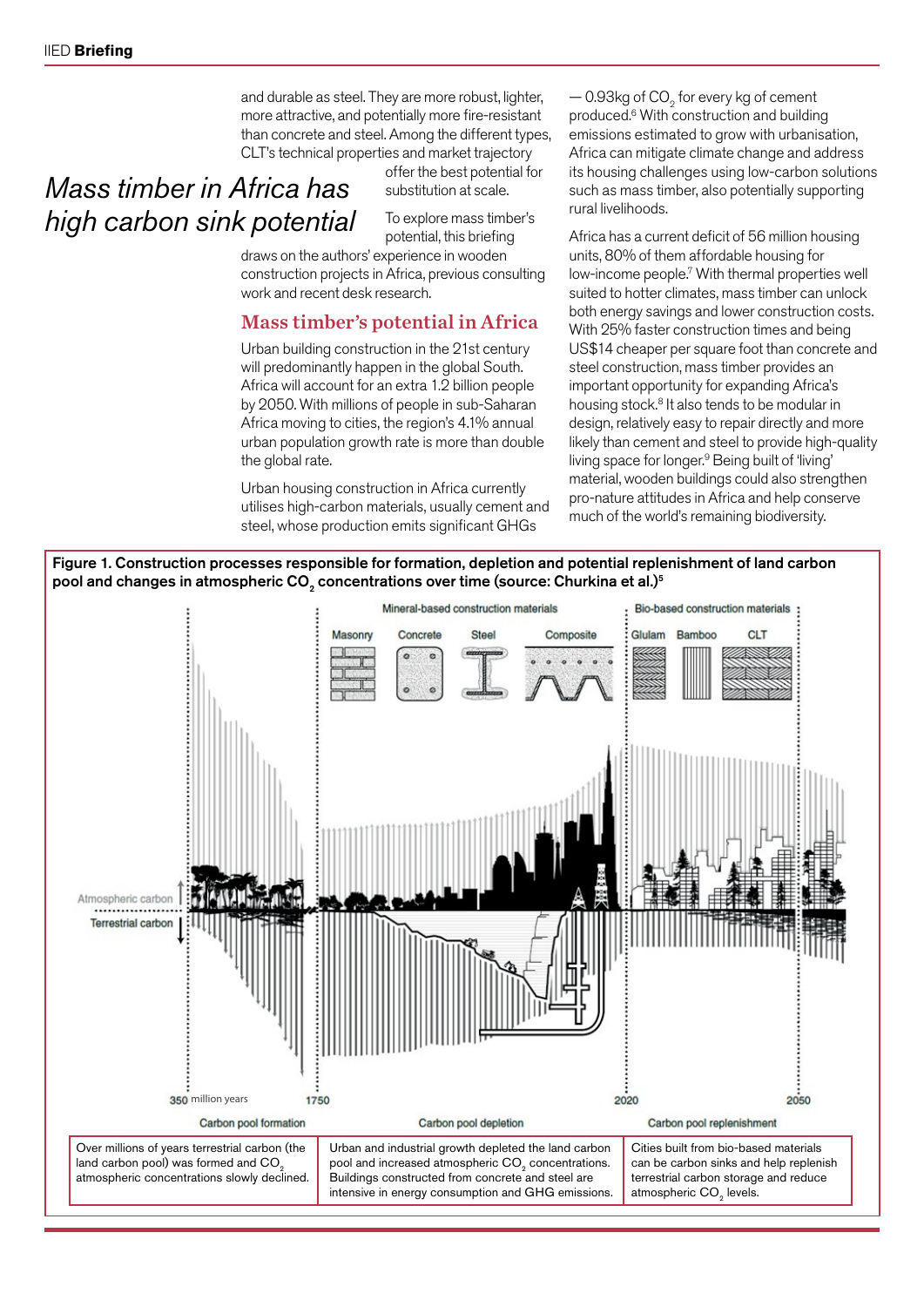Timber-based housing also presents an opportunity to tap into carbon market financing and to address affordability for low- and middle-income urban dwellers and related financing challenges. Carbon market financing can provide revenue streams to cover construction costs and cross-subsidise and increase housing affordability. For examples of planned CLT construction projects in Africa, see Box 1.

#### Benefits for Africa

Mass timber and the wider forest economy have potential to create jobs and spur economic development in Africa. Forestry provided formal and informal employment for approximately 20 million people in Africa in 2014.10 Timber production, including through new plantations, and wood processing for building materials to meet demand for housing could create an estimated 25 million jobs and contribute up to US\$83 billion towards Africa's bioeconomy by 2050.<sup>11</sup> An increase in plantations will absorb more carbon from the atmosphere and can create positive feedback loops, benefitting the climate, employment and the economy. Plantations must be developed on degraded or unforested land to protect biodiversity and forest-dependent people's livelihoods.

Africa's forest economy can also support ancillary sectors. Healthy forests encourage ecotourism. In addition, development actors in many African countries engage with local communities, including women and youth, seeking to include them in forest governance and to strengthen their tenure rights. Hence, local communities, women and youth should gain opportunities to benefit from economic growth and job creation.

Mass timber could enable parts of Africa to 'leapfrog' steel and concrete, creating a major

### Box 1. Examples of planned CLT construction in Africa

Gabon Sovereign Wealth Tower. The tower is envisioned at approximately 9,000 square metres of floor space over six or more floors and will be constructed in The Marina, a 13 hectare site at the tip of Gabon's capital, Libreville. This flagship project aims to house the country's sovereign wealth fund, the United Nations presence in Gabon, other offices, residential and retail units, and social and cultural infrastructure including public spaces.

BuildX affordable homes, Kenya. BuildX is a Kenyan design and construction company focusing on climate-smart building. BuildX's Circular Cooperative Affordable Housing Project aims to move urban residential construction away from high-carbon approaches. Impact investor Reall has invested in the project to pilot the construction of affordable timber-built houses with a financing plan involving tenant purchase arrangements for residents.

export industry. Worth approximately US\$1 billion in 2020, the global CLT market is expected to grow to approximately US\$2.3 billion by 2026.12 With 26.3% of sub-Saharan Africa's land area forested, the region provides a vast potential source of mass timber construction materials. And, because sunnier and more humid climates enable faster tree growth,<sup>13,14</sup> sub-Saharan Africa can reasonably expect to enjoy a competitive advantage in composite timber production, although more research and development are required.

#### Carbon sink potential

Mass timber in Africa has high carbon sink potential. To estimate its potential CO $_{\textrm{\tiny{2}}}$  reductions, we considered the whole value chain and compared it with the corresponding value chain for cement and steel (see Figure 2).

We used two scenarios, one assuming 50% of new urban buildings in Africa will be made of wood and the other assuming 90%. And we considered two sources of carbon reduction: carbon absorption by forests, which is later locked in

#### Figure 2. Land-based and atmospheric CO<sub>2</sub> interchange: wood compared with cement and steel construction

**Carbon** interchange in the wood construction value chain

**Carbon** interchange in the cement and steel value chain



Forests absorb CO<sub>2</sub> from the atmosphere; sustainable regrowth of forests after timber harvest



Mining

High carbon emissions in mining of raw materials of cement and steel



#### Forestry Processing/manufacturing

Low carbon emissions in wood processing and in transportation to building sites (due to lighter weight of timber)



#### Manufacturing

High carbon emissions in manufacturing of cement and steel



#### Construction

Locking carbon in residential and commercial buildings



#### **Construction**

Buildings constructed with cement and steel do not lock in carbon



#### Building use and end-of-life recycling

Better insulation of wooden buildings saving energy; low-energy recycling of wood



#### Building use and endof-life recycling/demolition

Comparatively low energy efficiency of buildings; limited material recycling